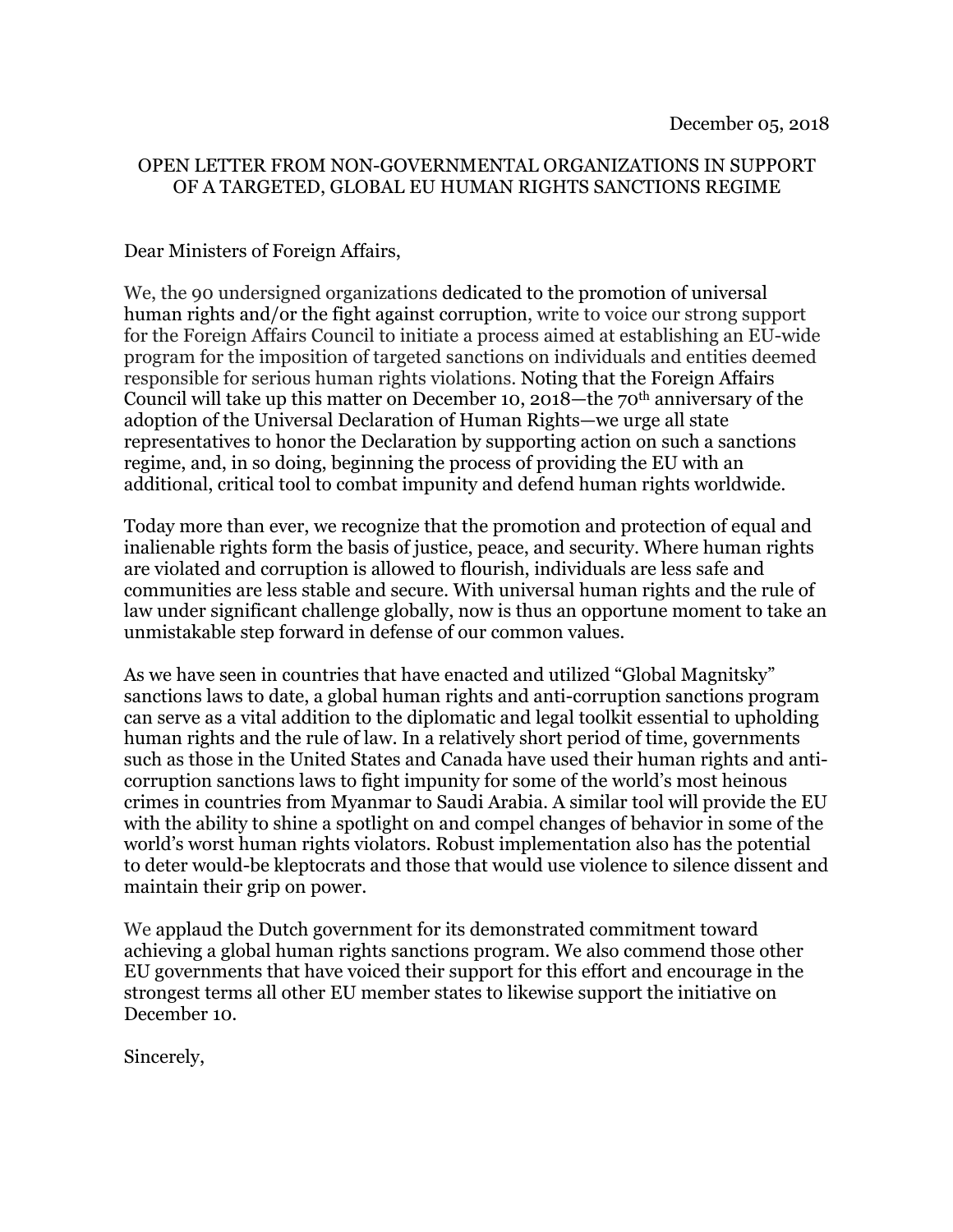| <b>Aditus Foundation</b>                             | <b>Institute of Public Policies</b>                                     |
|------------------------------------------------------|-------------------------------------------------------------------------|
| American Jewish World Service                        | India Committee of the Netherlands                                      |
| Americans for Democracy & Human Rights<br>in Bahrain | Institute for Development and Social<br><b>Initiatives</b>              |
| Article 19                                           | Institute for European Policies and Reforms                             |
| <b>Association UMDPL Ukraine</b>                     | <b>International Campaign for Tibet</b>                                 |
| <b>Boat People SOS</b>                               | <b>International Partnership for Human Rights</b>                       |
| <b>Center for Civil Liberties</b>                    | Joint Baltic American National Committee                                |
| Center for Justice & Accountability                  | Kazakhstan International Bureau for Human<br>Rights and the Rule of Law |
| Center for Policies and Reforms (Moldova)            | Lawyers for Lawyers                                                     |
| China Against the Death Penalty                      | Legal Resources Centre from Moldova                                     |
| China Change                                         | Legal Transformation Center (Belarus)                                   |
| China Human Rights Accountability Center             | <b>Magnitsky Act Initiative</b>                                         |
| Christian Solidarity Worldwide                       | The McCain Institute                                                    |
| <b>Citizen Power Initiatives for China</b>           | Media Initiative for Human Rights (Ukraine)                             |
| Citizens' Watch                                      | Mexicanos vs Corrupción e Impunidad                                     |
| Clean Clothes Campaign International Office          | <b>National Endowment for Democracy</b>                                 |
| Committee for Religious Freedom in<br>Vietnam        | Netherlands Helsinki Committee                                          |
| Community WatchDog.md                                | The Network of Chinese Human Rights<br>Defenders                        |
| <b>Council for Global Equality</b>                   | Norwegian Helsinki Committee                                            |
| CrimeaSOS                                            | <b>Open Dialogue Foundation</b>                                         |
| Crude Accountability                                 | Pax                                                                     |
| DRA (Berlin)                                         | <b>PEN</b> America                                                      |
| EarthRights International                            | Physicians for Human Rights                                             |
| The Enough Project                                   | Platform of Human Rights Organisations in<br>Malta                      |
| Estonian American National Council                   | <b>Project Expedite Justice</b>                                         |
| <b>Fair Trials</b>                                   | Promo LEX Moldova                                                       |
| <b>Freedom House</b>                                 | Protection of Rights Without Borders<br>(Armenia)                       |
| <b>Freedom Now</b>                                   | Public Association "Dignity"                                            |